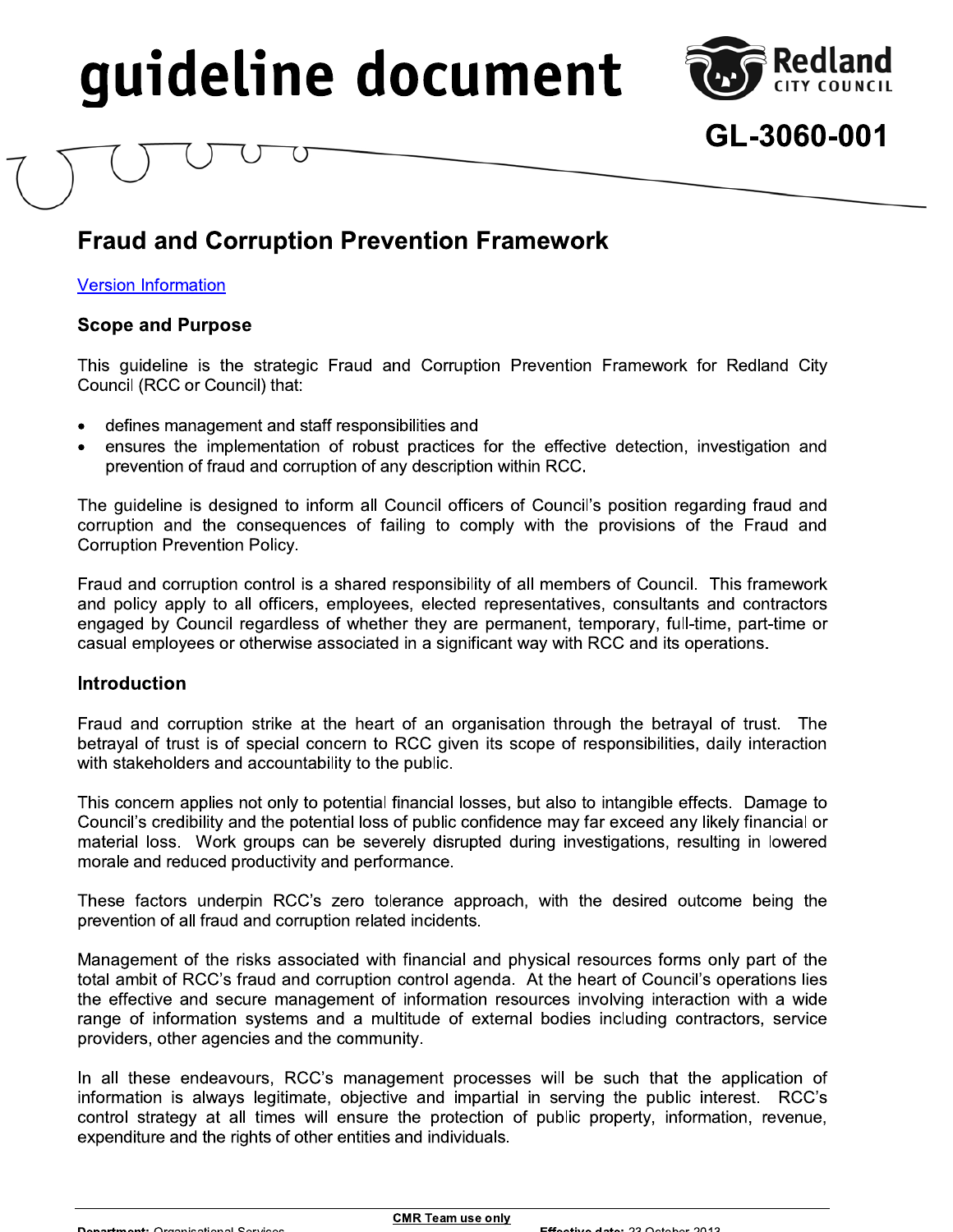

GL-3060-001

Council's Fraud and Corruption Control Framework seeks to minimise the opportunities for fraud and corruption by the implementation of cost effective measures that enhance the integrity and effectiveness of all RCC operations, thereby forming an integral part of RCC's overall risk management strategy.

### **Policy Statement**

Corporate POL-3060 Fraud and Corruption Prevention sets out Council's commitment to fraud and corruption prevention. Council is committed to the prevention of fraud and corruption and seeks to promote a strong culture of corporate governance to detect, investigate and take appropriate action in cases of suspected or proven fraud.

## **Definitions**

The following definitions (drawn in part from AS 8001-2003 Fraud and Corruption Control) are provided to assist in the use of a common terminology.

Agency - A corporation, government agency, not-for-profit organisation or other body engaged in business activity or transacting with other agencies in a business-like setting.

Corruption - Dishonest activity in which a Chief Executive Officer, manager, employee, contractor or agent acts contrary to the interests of RCC and abuses their position of trust in order to achieve some personal gain or advantage for themselves or for another person or agency.

Fraud - Dishonest activity causing actual or potential financial loss to any person or agency including theft of moneys or other property by employees or persons external to Council and whether or not deception is used at the time, immediately before or immediately following the activity. This also includes the deliberate falsification, concealment, destruction or use of falsified documentation used or intended for use for a normal business purpose or the improper use of information or position.

**Maladministration -** An administrative action that is unlawful, arbitrary, unjust, oppressive, improperly discriminatory or taken for an improper purpose; or a waste of public funds.

Fraud and Corruption Prevention Framework - A document summarising an agency's anti-fraud and anti-corruption strategies.

Fraud and Corruption Risk Assessment - The application of risk management principles and techniques in assessing the risk of fraud and corruption within an agency and its business processes.

Risk - The chance of an event that will have a positive or negative impact upon the desired objectives. It is measured in terms of likelihood and consequences.

Enterprise Risk Management - The structured approach of aligning strategy, processes, people, technology and knowledge with the purpose of identifying, evaluating, treating, monitoring and communicating risks associated with any activity, function or process in a way that will enable organisations to minimise potential losses and maximise positive outcomes. Enterprise-wide means the removal of traditional functional, divisional, departmental or cultural barriers.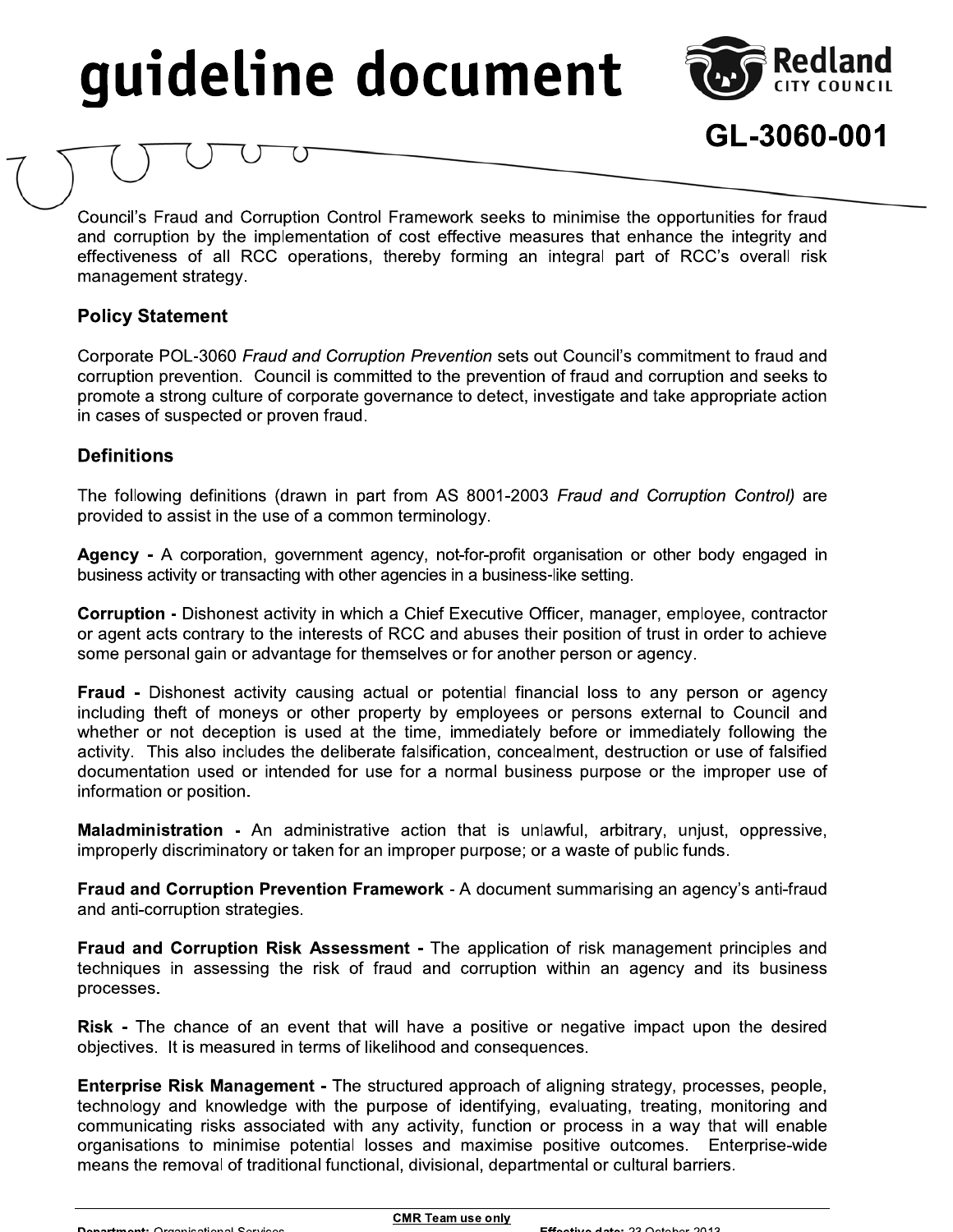

GL-3060-001

**Official Misconduct -** Official Misconduct is defined formally in the Crime and Misconduct Act 2001. It is paraphrased as being any serious misconduct relating to the performance of an officer's duties that is dishonest or lacks impartiality, or involves a breach of trust, or misuse of officially obtained information. The conduct must be serious enough to be a criminal offence or to justify dismissal. The act may be official misconduct even if the person:

- is no longer a public official;
- was not at the time but is now a public official;  $\bar{\phantom{a}}$
- committed the misconduct outside Queensland; or
- did not receive money or a personal benefit.

Trying to influence a public official to act improperly is also classed as official misconduct.

The following actions are examples of fraud and corruption in the context of RCC as taken in part from AS 8001-2003 Fraud and Corruption Control:

#### Fraud:

- evasion of payments owing to Council;  $\bullet$
- false invoicing;
- obtaining by deceit, benefits to which the recipient is not entitled such as improper reimbursement of expenses or travel allowances;
- charging for goods or services not delivered or only part delivered;  $\bullet$
- false timesheet claims or misrepresenting time and work commitments;  $\bullet$
- theft of Council property, resources, inventory or cash;  $\bullet$
- theft, misuse or wrongful use of information for financial or other gain;
- abuse of position or discretion such as accepting gifts or bribes to facilitate an outcome or gain some form of financial advantage;
- false accounting;  $\bullet$
- credit card fraud;
- abuse of Council facilities or assets for personal use;
- disclosing confidential information for personal gain;
- making false statements or altering signatures or other information and materials so as to mislead or misrepresent a position or hide wrongdoing; and
- destroying or removing records without approval for personal gain or to conceal fraudulent activity.

#### Corruption:

- Payment or receipt of secret commissions (bribes), which may be paid in money or in some other form of value to the receiver and may relate to a specific decision or action by the receiver or generally;
- Release of confidential information in exchange for some form of non-financial benefit or advantage to the employee releasing the information;
- Collusive tendering:
- Payment or solicitation of donations for an improper political purpose;
- Serious conflict of interest involving a senior executive of RCC acting in his or her own selfinterest rather than the interests of RCC:
- Serious nepotism or cronyism where the appointee is inadequately qualified to perform the role to which appointed;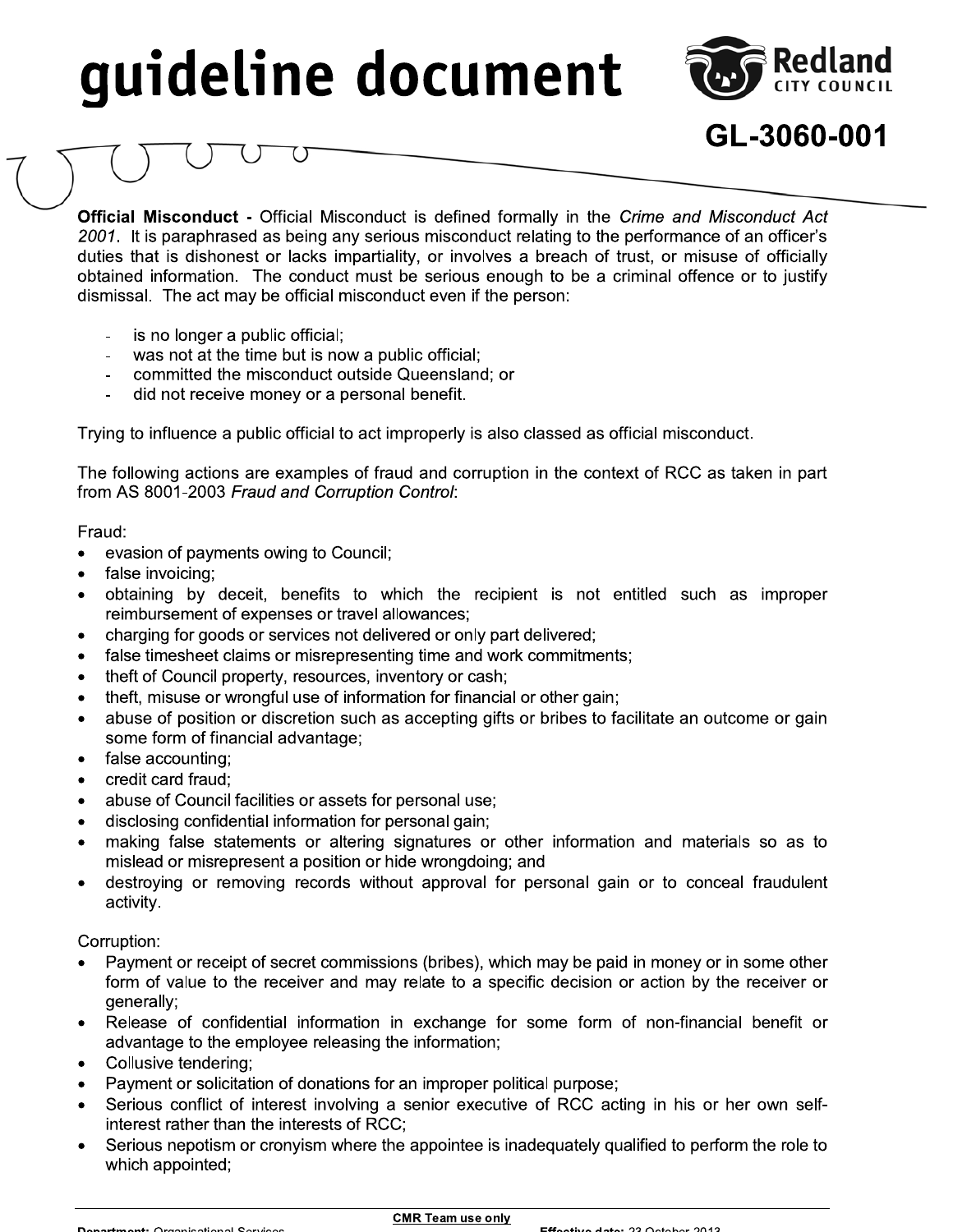

GL-3060-001

- Manipulation of the procurement process by favouring one tenderer over others or selectively providing information to some tenderers;
- Gifts or entertainment intended to achieve a specific or generic commercial outcome in the shortor long-term - an essential element rendering conduct of this type corrupt would be that it is in breach of the entity's values, behavioural code or gifts policy or that it was done without the appropriate transparency;
- Bribing officials in order to secure a contract for the supply of goods or services; and
- 'Facilitation' payments small one-off payments in cash or in kind intended to secure prompt delivery of goods or services.

#### **Procedures Fraud and Corruption Prevention Framework**

RCC's Fraud and Corruption Prevention Framework is designed to provide an integrated response to the risks of fraud and corruption. It includes a regular audit and review function to facilitate performance monitoring and status assessment.

The Fraud and Corruption Prevention Framework comprises ten interrelated elements as shown below, drawn from the Crime and Misconduct Commission's document Fraud and corruption control guidelines for best practice. RCC business units and management will develop more detailed policies, procedures and action plans within this framework.

### TEN ELEMENT FRAUD AND CORRUPTION PREVENTION FRAMEWORK

Fraud and corruption prevention within RCC shall incorporate:

- 1. a clear and integrated policy and framework;
- 2. continuing and effective fraud and corruption risk assessment;
- 3. robust internal controls with clear accountability and responsibility;
- 4. effective internal reporting systems and procedures;
- 5. an effective system of external notification and reporting;
- 6. well-defined public interest disclosure mechanisms;
- 7. competent investigation processes and standards;
- 8. a clear Employee Code of Conduct and disciplinary standards;
- 9. comprehensive staff awareness and training programs; and
- 10. effective stakeholder and community awareness programs.

RCC recognises the interrelated nature of each component of this framework and the importance of each element in realising the most effective outcomes. Implementation therefore will not focus exclusively on any one attribute, control system or area of operations, but will be based on a holistic and prioritised treatment of all elements/components.

#### **Risk Management**

RCC has an established Enterprise Risk Management (ERM) Framework which sets out the effective risk management strategies and practices across Council. The aims associated with embracing ERM in Council are as follows:-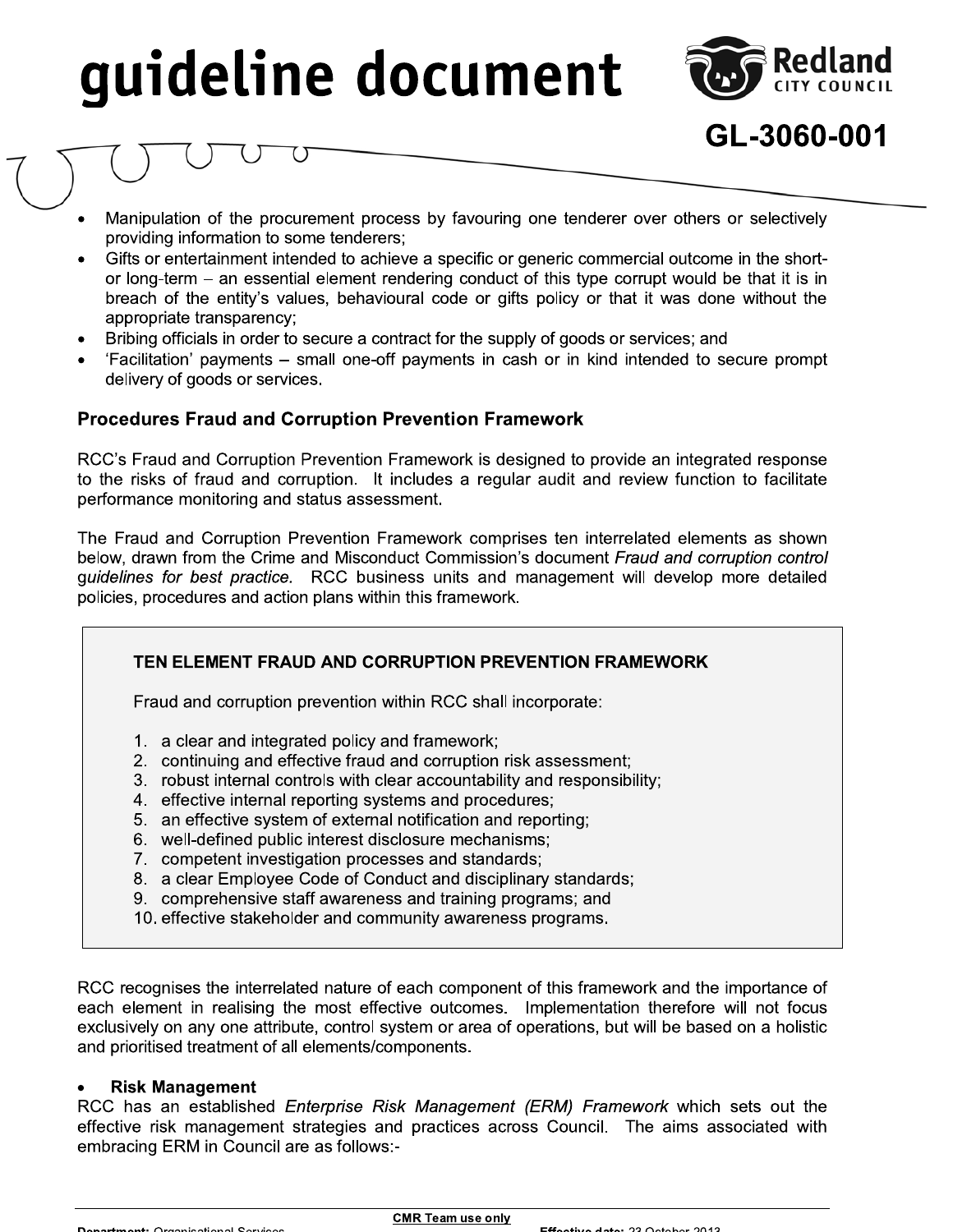

GL-3060-001

- To provide an assurance that the organisation has identified its highest risk exposures and has taken steps to properly manage these risks;
- To ensure that Council's corporate planning processes include a focus on areas where ERM is needed:
- To maintain a process across RCC which will formally identify risks and provide a platform by which such risks and their respective control measures are monitored and improved according to need: and
- To allow the realisation of opportunity through the proper management of risk.

#### **RCC Fraud Control**

The Chief Executive Officer will oversee the implementation of the Fraud and Corruption Prevention Framework by ensuring an integrated approach to fraud and corruption risks and an effective implementation plan containing prevention strategies and control measures is implemented across council.

The Chief Executive Officer will review the implementation of the Fraud and Corruption Prevention Framework and evaluate performance and outcomes.

Fraud-related matters will routinely be reported to Council's Audit Committee at Audit Committee meetings to ensure that a realistic view of Council's exposure and the maturity of its systems to prevent, detect and respond to fraud are understood.

#### **CMC Liaison Officer**

General Counsel is Council's contact liaison officer with the Crime and Misconduct Commission and responsible for handling all suspected fraud and corruption complaints. All fraud cases, trends and data will be systematically reviewed to inform the overarching fraud control program to make sure that it reflects Council's specific fraud and corruption risks.

#### **Internal Audit**

Internal Audit supports Council's efforts to establish an organisational culture that embraces ethics, honesty, and integrity. Internal Audit assists Council with the evaluation of internal controls used to detect or mitigate fraud, evaluates the organisation's assessment of fraud risk, and may provide assistance to management or as directed by the Chief Executive Officer to undertake investigations of suspected fraud or corruption within Council. Although Internal Audit considers fraud and corruption within its audit plans and performs audits, it is important to note:

- The responsibility for prevention of irregularities rests with Council and management through  $\bullet$ the implementation and continued operation of an adequate internal control system. Internal Auditors are responsible for examining and evaluating the adequacy and the effectiveness of actions taken by management to fulfil this obligation.<sup>1</sup>
- Although preventing fraud and corruption is a specific objective of Internal Audit's function, it is  $\bullet$ not Internal Audit's role to prevent fraud  $-$  it is management's.<sup>2</sup>

**Internal Audit Charter** 

Australian Standard 8001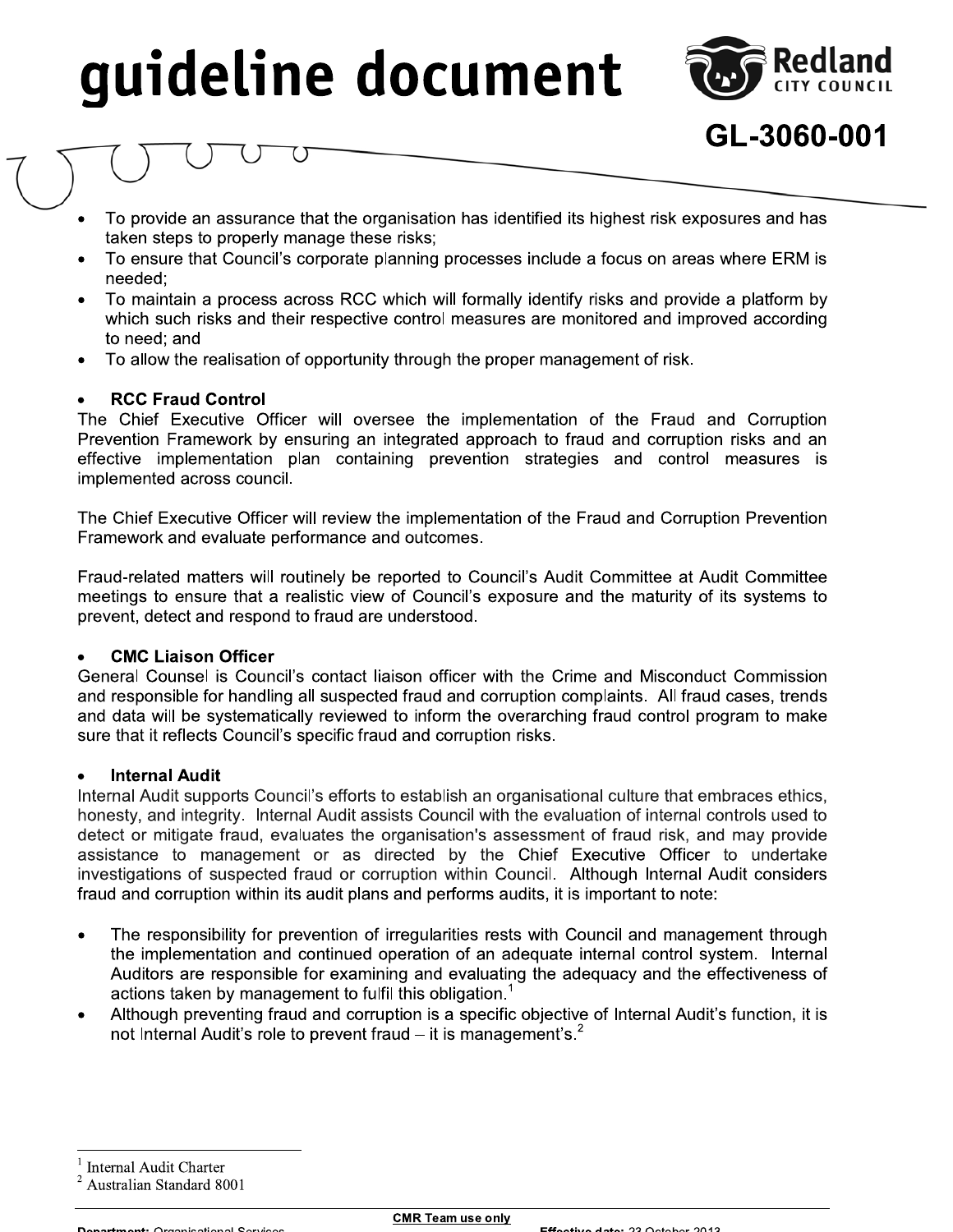

GL-3060-001

## **Implementing Council's Fraud and Corruption Prevention Framework**

#### 1. **RCC's Policy Framework**

RCC is committed to fulfilling public expectations of performance and in meeting its statutory and compliance obligations. The Fraud and Corruption Prevention Framework is one of a suite of policies and guidelines designed to achieve these ends. It forms the keystone of fraud and corruption control and is to be read in conjunction with other related policies and guidelines including those listed under RCC Reference Documents in this guideline.

#### $2.$ **Fraud and Corruption Risk Assessment**

Managers are to critically examine their areas of responsibility and business processes to identify and evaluate potential fraud and corruption risk situations. They are to develop and maintain fraud and corruption resistant work practices and subsidiary control plans as necessary. The worksheets and rating methodology of Council's Enterprise Risk Management Framework should be used for the evaluation of these fraud and corruption risks.

The Fraud and Corruption Risk Assessment will form part of the annual review of the Operational and Activity Risk Registers and will be conducted across all areas of Council by the Corporate Governance Group.

Consideration of fraud and corruption issues will form part of both annual and longer term departmental operational and business planning processes. As a guide, the following matters should be examined:

- the enforcement of existing financial management standards, policies and practices governing  $\bullet$ contracts and the supply of goods and services;
- the correct recording of all assets and provisions for known or expected losses;  $\bullet$
- $\bullet$ the collection, storage, dealing, handling and dissemination of information;
- segregation of functions especially in regulatory, financial accounting, procurement and cash  $\bullet$ handling areas;
- work activities having limited supervision or open to collusion or manipulation;  $\bullet$
- work practices associated with compliance and enforcement activities;  $\bullet$
- work practices and ethical standards for accredited agents, associates, etc;  $\bullet$
- formal or structured reviews of accounting and administrative controls;  $\bullet$
- the effectiveness of measures for reporting suspected fraud and corruption;  $\bullet$
- the implementation of robust public interest disclosure protective measures;  $\bullet$
- workplace grievance practices; and
- measures to ensure quick and decisive action on all suspected fraud and corruption situations.

In addition to the assessment of risk, suitable operational practices are to be implemented to detect fraudulent and corrupt activities including:

- establishing good accounting and management controls;
- routine and random auditing of decisions and operational records;
- identifying variations from normal accounting methods or work practices;
- recognising deviations or exceptions in outcomes from expectations; and
- monitoring key indicators (red flags) of potential fraud and corruption.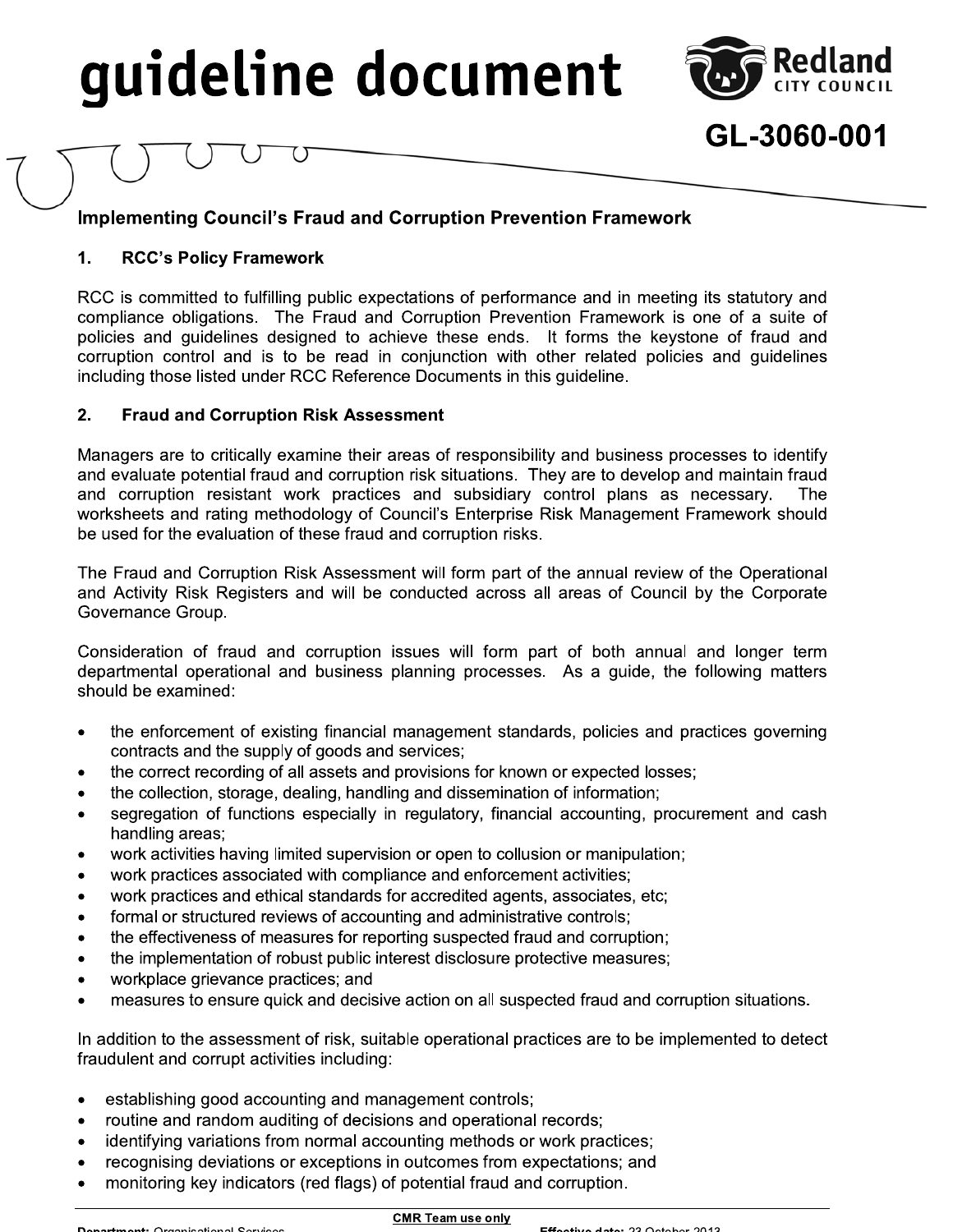

## GL-3060-001

#### $3.$ **Accountability and Responsibility Structures**

The Executive Leadership Group sets the ethical tone of RCC and senior managers and staff will lead by example and conduct themselves always in a manner consistent with the values and principles detailed in RCC's Employee Code of Conduct.

Clear lines of accountability have been formulated through departmental structures, position descriptions, policies and procedures. All management will assume a shared responsibility for fraud and corruption prevention to ensure that the fraud and corruption control strategies are implemented effectively across all work units and staff levels of Council. Specific responsibilities include:

#### **Mayor and Councillors**

The Local Government Act 2009 provides the Mayor and Councillors with specific directions when working with Council officers to minimise inappropriate influence and the potential for corruption:

Section 170 – Giving directions to local government staff Section 170A - Requests for assistance or information Section 171 - Use of information by Councillors Section 171A – Prohibited conduct by Councillors in possession of inside information Section 176 - 182 - Conduct and performance of Councillors

Council, in recognising the importance of the Act's directions, has adopted the Acceptable Requests Guideline - Requests by Councillors for Assistance or Information (GL-3125-002) under the Customer Contact Policy (POL-3125) as well as the guideline Conduct and Performance of Councillors (GL-3096-001) under the policy Conduct and Performance of Councillors (POL-3096).

#### The Chief Executive Officer and the Executive Leadership Group

The Chief Executive Officer exercises authority on behalf of RCC through and on behalf of the Executive Leadership Group. The Chief Executive Officer and Executive Leadership Group are responsible for:

- maintaining a corporate governance framework, which includes policies and procedures to minimise Council's vulnerability to fraud and corruption; and
- ensuring protection of Council officers who make allegations of suspected fraud and corruption.

Further, the Chief Executive Officer is responsible:

- for receiving reports of any incident of suspected fraud or corruption occurring within Council and determining the appropriate action to be taken to investigate the matter further;
- under the Crime and Misconduct Commission Act 2001, to refer suspected official misconduct such as fraud or corruption to the Crime and Misconduct Commission in accordance with agreed protocols; and
- to take appropriate action as a result of the findings of any investigation.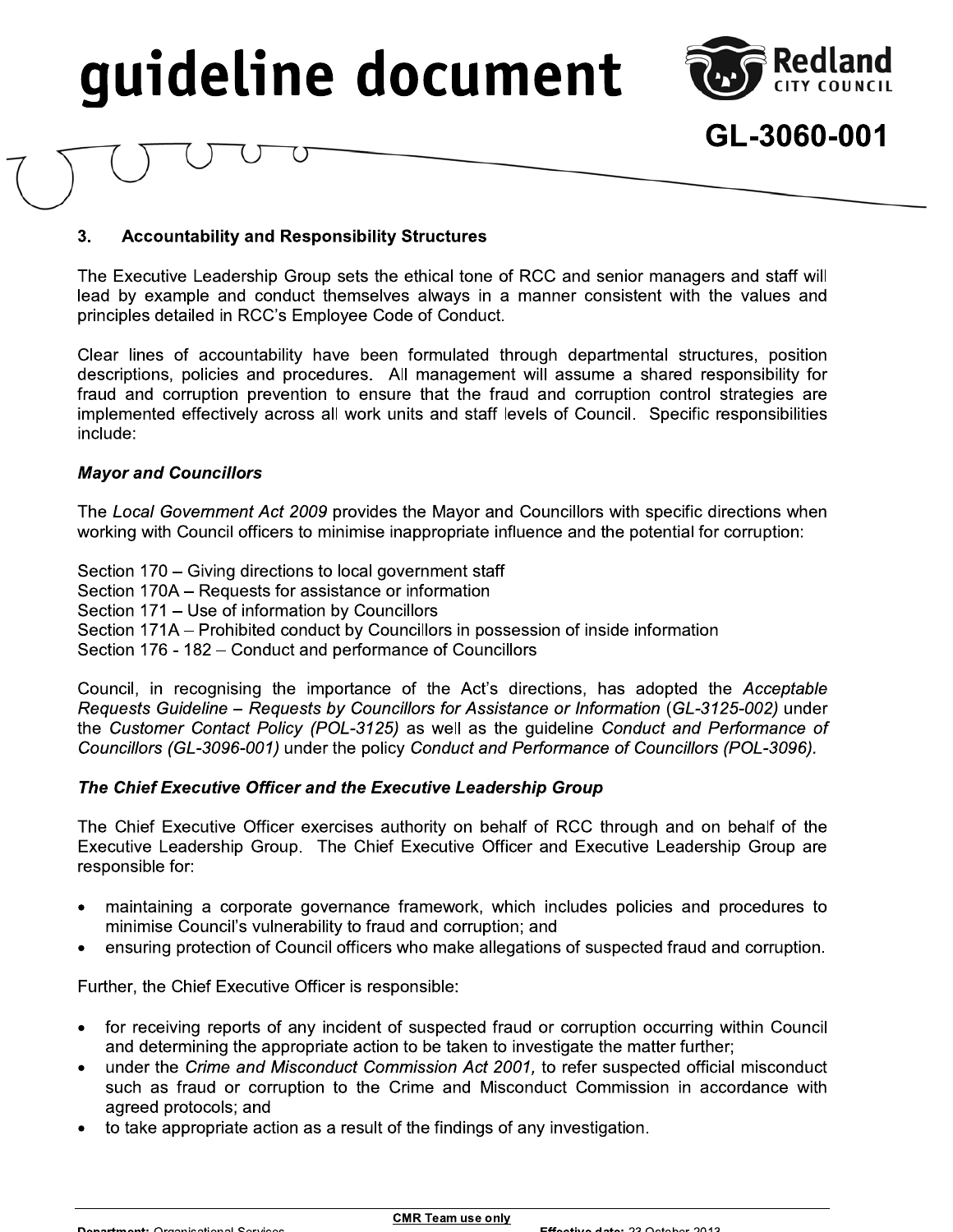

## GL-3060-001

## **Managers and Supervisors**

All managers and supervisors are to recognise that fraud and corruption may occur in his or her GL-3060-1<br>
Managers and Supervisors<br>
All managers and supervisors<br>
All managers and supervisors<br>
All managers and supervisors<br>
All managers and supervisors<br>
are of responsibility. All managers and supervisors are required Wanagers and Supervisors<br>
All managers and Supervisors<br>
All managers and supervisors<br>
All managers and supervisors are to recognise that fraud and corruption may occur in his or her<br>
area of responsibility. All managers ar control systems to ensure Council resources are protected and the risk of fraud or corruption occurring is minimised. Managers and Supervisors<br>
All managers and supervisors<br>
area of responsibility. All mana<br>
control systems to ensure Co<br>
occurring is minimised.<br>
This should include:<br>
• maintaining and reviewing<br>
all relevant fraud and co<br> All managers and supervisors are to recognise that fraud and corruption may occur in his or her area of responsibility. All managers and supervisors are required to establish, maintain and review control systems to ensure

 $\overline{\phantom{a}}$ I his should include:

- all relevant fraud and corruption risks) on an annual basis as part of the normal risk<br>management process; area of responsibility. All management of ensure Counce Counce Counce Counce Counce Counce Counce Counce Counce Council<br>
1991 - This should include:<br>
1991 - This should include:<br>
1991 - This should include:<br>
1991 - This sh control systems to ensure Council resources are protected and the risk of fraudence contring is minimised.<br>
This should include:<br>
• maintaining and reviewing their Operational and Activity Risk Registers (which all releva Cocurring is minimised.<br>
• maintaining and reviewing their Operational and Activity Risk Registers (which should include<br>
all relevant fraud and corruption risks) on an annual basis as part of the normal risk<br>
management 2.<br>
A maintaining and reviewing their Operational and Activity Risk Registers (which should include<br>
all relevant fraud and corruption risks) on an annual basis as part of the normal risk<br>
management process;<br>
setting up e maintaining and reviewing their Operational and Activity Risk<br>all relevant fraud and corruption risks) on an annual ba<br>management process;<br>setting up effective internal controls to detect fraudulent and cc<br>regularly review • mantaming and reviewing ther Operational and Activity Risk Registers (which should include<br>
all relevant fraud and corruption risks) on an annual basis as part of the normal risk<br>
management process;<br>
• setting up effect
	-
	- assessment;<br>establishing adequate segregation of duties for all functions where the potential for fraud or management process;<br>
	• setting up effective internal controls to detect fraudulent and corrupt activitive<br>
	• regularly reviewing relevant control systems as part of the fraud<br>
	assessment;<br>
	• establishing adequate segregati • setting up emective intention controls to detect raudulent and corrupt activities;<br>
	• regularly reviewing relevant control systems as part of the fraud and corruption ris<br>
	assessment;<br>
	• establishing adequate segregation
	- regularly revewing relevant control systems as part of the radio and corruption risk<br>assessment;<br>• establishing adequate segregation of duties for all functions where the potential for fraud or<br>corruption risk has been a
		- maladministration;<br>promoting positive values and the benefits of ethical business practices;
		-
		-
		- corruption.

All supervisors and managers have an obligation to immediately report all internally reported cases of suspected fraud and corruption to the Chief Executive Officer.

## AII Council Officers

corruption risk has been assessed as high;<br>
• eniforcing the requirement for all staff to not engage in corrupt conduct, fraudulent activities or<br>
• maladministration;<br>
• promoting positive values and the benefits of ethic All Council officers who have any knowledge of fraudulent or corrupt activities/behaviour within • providing appropriate training to Council staff to recognise and report all suspected fraud and<br>
corruption.<br>
All supervisors and managers have an obligation to immediately report all internally reported cases<br>
of suspec corruption.<br>
All supervisors and managers have an obligation to immediately report all internally reported cases<br>
of suspected fraud and corruption to the Chief Executive Officer.<br>
All Council Officers<br>
All Council office Officer. All Council Officers<br>
All Council officers who have any knowledge of fraudulent or corrupt activities/behaviour within<br>
Council have an obligation to report such matters to a manager/supervisor or the Chief Executive<br>
Off Council officers who have any knowledge of fraudulent or corrupt activities/behaviour within<br>ncil have an obligation to report such matters to a manager/supervisor or the Chief Executive<br>er.<br>mployees are responsible for:<br>m All Council officers who have any knowledge of fraudulent or corrupt activities/behaviour within<br>Council have an obligation to report such matters to a manager/supervisor or the Chief Executive<br>Officer.<br>All employees are r

 $\mathbb{R}^2$ All employees are responsible for:

- 
- corruption;<br>reporting details immediately if they suspect that a fraudulent or corrupt act has been
- committed or see any suspicious acts or events; and<br>co-operating fully with whoever is conducting internal checks, reviews or investigations into
- possible acts of fraud or corruption.

#### 4. Internal Reporting Systems and Procedures

Officer.<br>
All employees are responsible for:<br>
• acting appropriately when using official resources and handling and using public funds,<br>
whether they are involved with cash or payment systems, receipts or dealing with supp All employees are responsible for:<br>
• acting appropriately when using official resources and handling and using public funds,<br>
• whether they are involved with cash or payment systems, receipts or dealing with suppliers;<br> RCC recognises the contribution made by staff in reporting suspect activity and the important role Corruption;<br>
• reporting details immediately if they suspect that a fraudulent or corrupt act has been<br>
co-operating fully with whoever is conducting internal checks, reviews or investigations into<br>
possible acts of fraud - reporting details immediately if they suspect that a fraudulent or corrupt act has been<br>
co-operating fully with whoever is conducting internal checks, reviews or investigations into<br>
possible acts of fraud or corruption RCC recognises the contribution made by staff in reporting suspect activity and the independent of the staff of the played by managers and supervisors in deterring and preventing misconduct.

 $\overline{\phantom{0}}$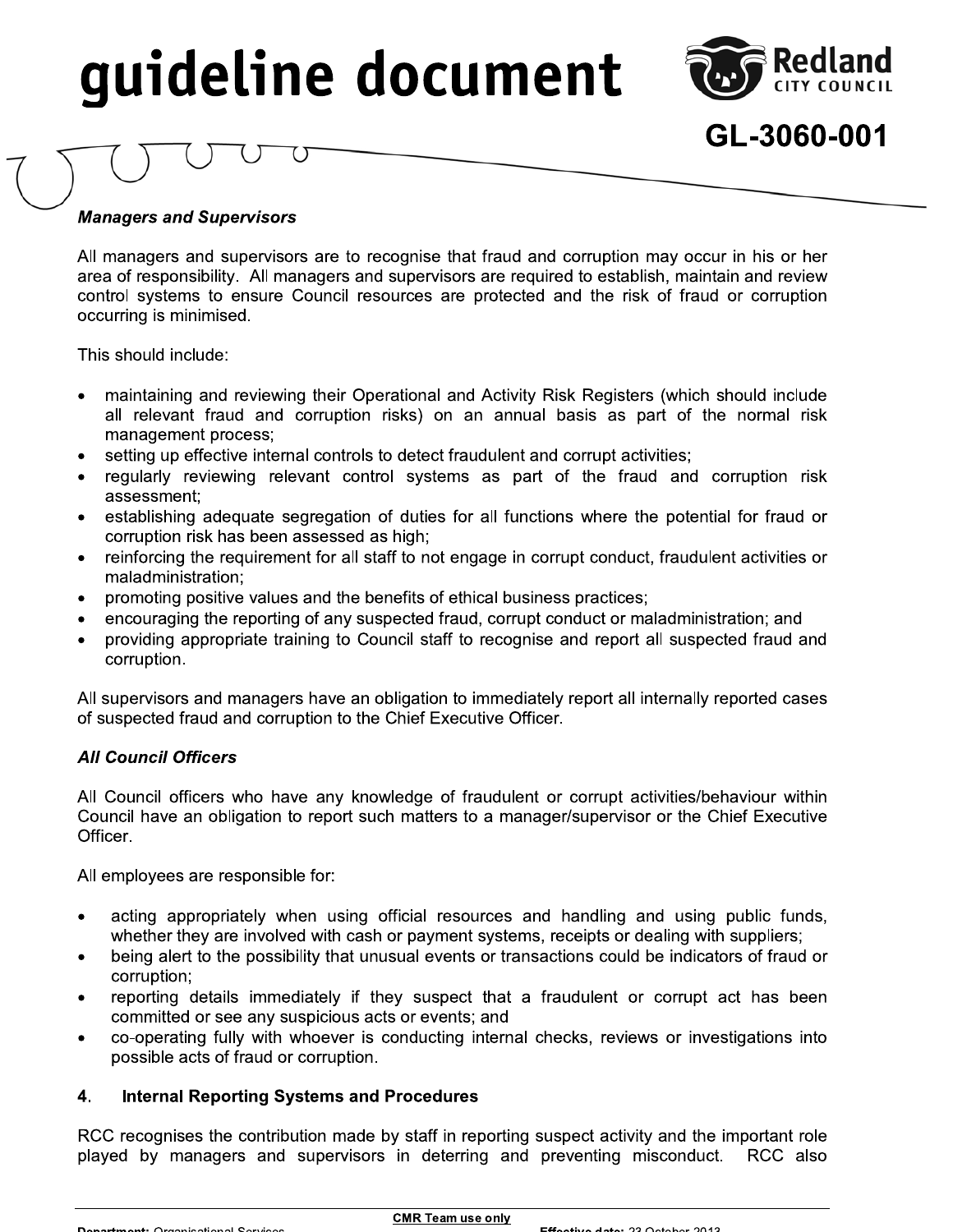# guideline documents:<br>
acknowledges the difficulties faced by some persons in reporting suspected fraud which may<br>
include:<br>
• the possible involvement of an immediate supervisor;<br>
• past experience of outcomes with less th



GL-3060-001

include: CONTROVERIGE THE MATH CONTROLL THE MATH CONTROLLED STATES (STATES) AND A CONTROLLED THE POSSIDE INVOLVED THE POSSIDE INTERNET OR THE PRESENT OF THE PRESENT OF THE PRESENT OF THE PRESENT OF THE PRESENT OF THE PRESENT OF THE CONTROVERIGE THE INTERNATION of the properties about disclosure, RCC has importing to overcome any personal inhibitions about disclosure,<br>
The possible involvement of an immediate supervisor;<br>
• the perception that reporti

- 
- 
- 
- concern at any failure to observe the confidentiality of a disclosure;<br>the perception that reporting may lead to reprisals or victimisation of the discloser and/or other
- 
- 

Concern at any filtriculties faced by some persons in reporting suspected fraud which may<br>
include:<br>
• the possible involvement of an immediate supervisor;<br>
• past experience of outcomes with less than desired effectivenes acknowledges the difficulties faced<br>
include:<br>
• the possible involvement of an in<br>
• past experience of outcomes wit<br>
• concern at any failure to observe<br>
• the perception that reporting ma<br>
innocent parties;<br>
• a lack of acknowleages the difficulties raced by some persons in reporting suspected<br>include:<br>
• the possible involvement of an immediate supervisor;<br>
• past experience of outcomes with less than desired effectiveness;<br>
• concern at include:<br>
• the possible involvement of an immediate supervisor;<br>
• past experience of outcomes with less than desired effectiveness;<br>
• concern at any failure to observe the confidentiality of a disclosure;<br>
• the percept • the possible involvement of an immediate<br>
• past experience of outcomes with less th<br>
• concern at any failure to observe the con<br>
• the perception that reporting may lead to<br>
innocent parties;<br>
• a lack of clear and app To overcome any personal inhibitions about disclosure, RCC has implemented internal reporting • past experience or outcomes with less than desired effectiveness;<br>
• concern at any failure to observe the confidentiality of a disclosure;<br>
• the perception that reporting may lead to reprisals or victimisation of the • concern at any tailure to observe the contidentiality of a disclosure;<br>
• the perception that reporting may lead to reprisals or victimisation of the discloser and/or other<br>
innocent parties;<br>
• a lack of clear and appro • the perception that reporting may lead to reprisals or victimisation of the discloser and/or other<br>
innocent participa:<br>
a lack of clear and appropriate rules or procedures for referral and action; or<br>
• concern that po innocent parties;<br>
• a lack of clear and appropriate rules or procedures for referral and action; or<br>
• concern that potential conflicts of interest will be ignored when deciding who should assess or<br>
• concern that potent ■ lack of clear and appropriate rules or procedures for referral and action; or<br>
• concern that potential conflicts of interest will be ignored when deciding who should assess or<br>
investigate a complaint.<br>
To overcome any investigate a complaint.<br>
To overcome any personal inhibitions about disclosure, RCC has implemented internal reporting<br>
systems and support mechanisms that encourage staff to take appropriate action when they<br>
recognise o To overcome any personal inhibitions about disclosure, RCC has implemented internal reporting<br>systems and support mechanisms that encourage staff to take appropriate action when they<br>recognise or suspect fraud or corruptio

The obligation for staff to report suspected or known instances of fraud or corruption are outlined in Corruption, Criminal or Unethical Behaviour' of the Code states:

- a. Employees will take the appropriate action to prevent, and to report to the Chief Executive Officer or Crime and Misconduct Commission or other entity any suspected fraud, corruption, criminal or unethical conduct by any other employee.
- $\mathbf{r}$ b. Employees are required to assist by making available all relevant information and co-operating in any investigation and should refer to section 28 of the Public Interest Disclosure Act 2010.
- $\mathbf{r}$ c. Reporting fraud, corruption, criminal or unethical behaviour provides a vital *Service to Council.*<br>*i.* An employ
- An employee who makes an honest report will be protected and supported by Council in accordance with the procedure requirements under the Public Interest Disclosure Act 2010. c. Reporting fraud, corruption, criminal or unethical behaviour provides a vital<br>service to Council.<br>
i. An employee who makes an honest report will be protected and<br>
supported by Council in accordance with the procedure r
	- ii. Protection is also available under the Crime and Misconduct Act 2001.

In addition to the Code, a staff member may report misconduct in accordance with the Public Interest Disclosure Guideline (GL-3123-001) to:

- 
- 
- the Chief Executive Officer.

i. An employee who makes an supported by Council in accord under the Public Interest Disclos ii. Protection is also available under the dualition to the Code, a staff member may relative that member is also available under supported by Council in accordance with the<br>
under the Public Interest Disclosure Act 2010.<br>
ii. Protection is also available under the Crime and<br>
In addition to the Code, a staff member may report misconduct<br>
Interest Dis Anyone in RCC's supervisory and management chain receiving a report of suspected fraud is to In addition to the Code, a staff member may report misconduct in accordance with the *Public*<br>
Interest Disclosure Guideline (GL-3123-001) to:<br>
• their direct or indirect supervisor or manager;<br>
• any other person in a man In addition to the Code, a staff member may report misconduct in accordance with the *Public*<br>
Interest Disclosure Guideline (GL-3123-001) to:<br>
• their direct or indirect supervisor or manager;<br>
• any other person in a ma Interest Disclosure Guideline (GL-3123-001) to:<br>
• their direct or indirect supervisor or manager;<br>
• any other person in a management position within Council; or<br>
• the Chief Executive Officer.<br>
Anyone in RCC's supervisor

 $\overline{\phantom{0}}$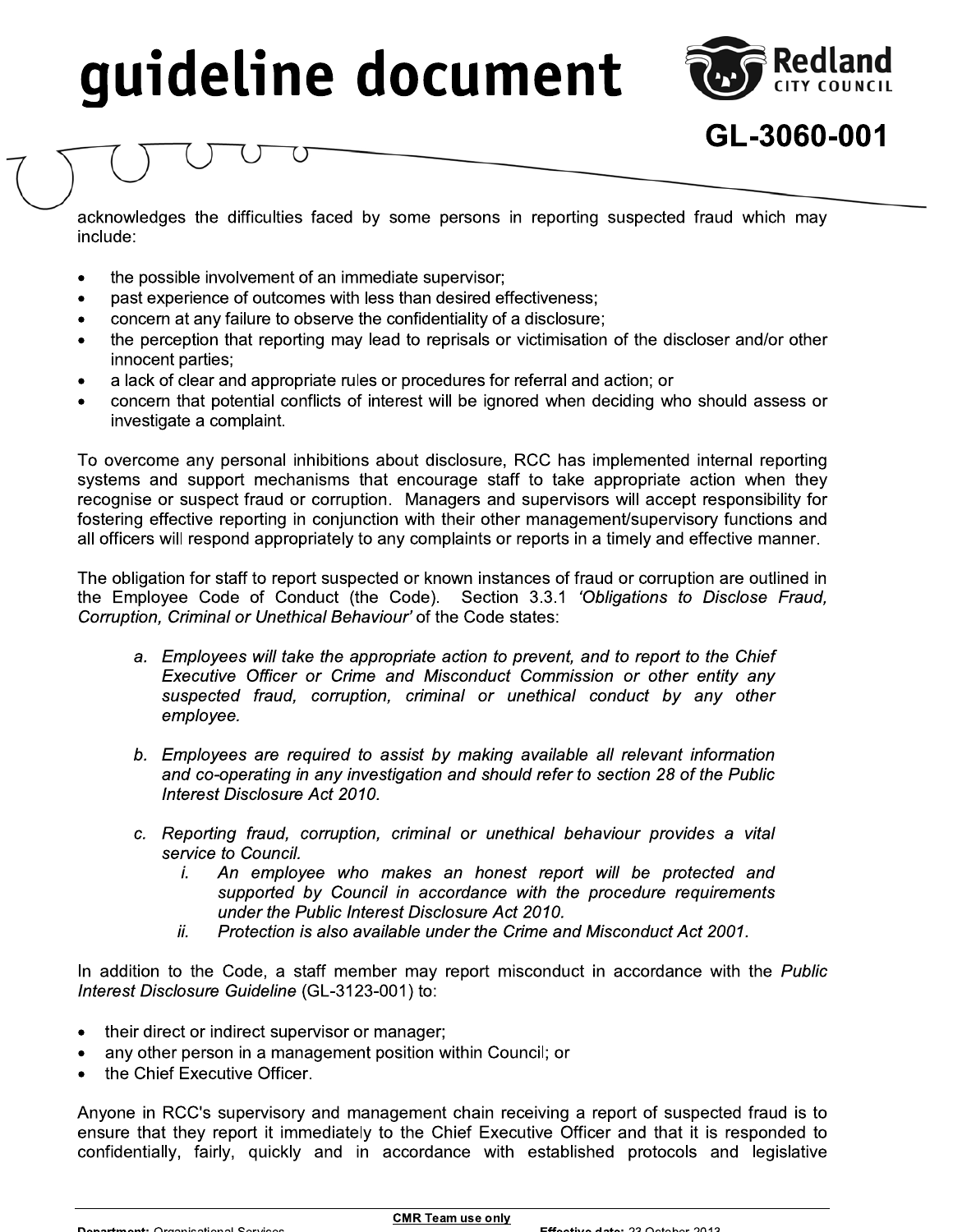

## GL-3060-001

the Public Interest Disclosure Guideline (GL-3123-001).

#### 5. **External Notification and Reporting Systems**

Guirements. The standards by which internal investigations are to be conducted are detailed in<br>requirements. The standards by which internal investigations are to be conducted are detailed in<br>the *Public Interest Disclosur*  $\mathbb{Z}^2$ RCC is committed to transparency in meeting its statutory obligations and in discharging its accountability to all stakeholders. All incidents of suspected fraud and corruption therefore will be subject to appropriate external reporting in a timely fashion. the *Public Interest Disclosure Guideline* (GL-3123-001).<br>
5. External Notification and Reporting Systems<br>
RCC is committed to transparency in meeting its statutory obligations and in discharging its<br>
accountability to all

Complaints about fraud and corruption and the outcome of preliminary investigations will be reported to the appropriate agencies in accordance with the Public Interest Disclosure Guideline (GL-3123-001) and/or the Complaints Management Process (GL-3037-001). RCC is committed to transparency in meeting its statutory obligations and in discharging its<br>accountability to all stakeholders. All incidents of suspected fraud and corruption therefore will be<br>subject to appropriate exte accountability to all stakeholders. All incidents of suspected fraud and corruption there<br>
subject to appropriate external reporting in a timely fashion.<br>
Complaints about fraud and corruption and the outcome of preliminar Complaints about fraud and corruption and the<br>reported to the appropriate agencies in accordar<br>(GL-3123-001) and/or the *Complaints Manageme*<br>Depending upon the nature of an allegation, the<br>the investigation, external repo

Depending upon the nature of an allegation, the persons involved and the progress or outcome of

- 
- 
- 
- Queensland Ombudsman for cases of maladministration.

#### 6. **Public Interest Disclosure Mechanisms**

Complaints about fraud and corruption and the outcome of preliminary investigations<br>reported to the appropriate agencies in accordance with the *Public Interest Disclosure GL*<br>(GL-3123-001) and/or the Complaints Management reported to the appropriate agencies in accordance with the *Public* (GL-3123-001) and/or the *Complaints Management Process* (GL-303<sup>-</sup><br>Depending upon the nature of an allegation, the persons involved an<br>the investigation RCC will provide protection from reprisal for a person making a public interest disclosure in accordance with the principles embodied in the Public Interest Disclosure Act 2010. Arrangements to ensure compliance with these principles shall be enforced at all times.

<ul>\n<li> Queensland Police Service;</li>\n<li>Prime and Misconduct Commission for cases suspected to involve official misconduct;</li>\n<li>Cime and Misconduct Commission for cases suspected to involve official misconduct;</li>\n<li>Queensland Ambudsman for cases of maladministration.</li>\n<li>Guenslandombudsman for cases of maladministration.</li>\n<li>Public Interest Disclosure in accordance with the principles embodied in the <i>Public Interest Disclosure Act 2010</i>. Arangements to ensure compliance with these principles shall be enforced at all times.</li>\n<li>Complaints against Council officers under the <i>Public Interest Disclosure Act 2010</i> will be pursued in accordance with the <i>Public Interest Disclosure Policy</i> (POL-3123) and <i>Public Interest Disclosure Guide line</i> (GL-3123  $\mathbf{r}$ Complaints against Council officers under the *Public Interest Disclosure Act 2010* will be pursued in accordance with the Public Interest Disclosure Policy (POL-3123) and Public Interest Disclosure Guideline (GL-3123-001). In so doing, RCC will exercise due process and natural justice, and preserve confidentiality to the extent possible, provide appropriate protection, maintain all RCC will provide protection from reprisal for a person making a public interest disclosure in<br>accordance with the principles embodied in the *Public Interest Disclosure Act 2010*.<br>Arrangements to ensure compliance with the necessary records securely, and report in an appropriate manner.

#### $7.$ **Investigation Processes and Standards**

All RCC investigations will be conducted in accordance with best practice and the Public Interest Complaints against Council officers under the *Public Interest Disclosure Act 2010* will be pursued in accordance with the *Public Interest Disclosure Policy* (POL-3123-001). In so doing, RCC will exercise due process and Disclosure Guideline (GL-3123-001). The standards of reporting and enquiry shall be no less stringent than as outlined in the guidelines of the Crime and Misconduct Commission publication<br>Facing the facts. The investigation standards applied shall ensure that investigations are carried preserve confidentiality to the extent possible, provide appropriate protection, maintain all<br>necessary records securely, and report in an appropriate manner.<br>
7. Investigation Processes and Standards<br>
All RCC investigatio necessary records securely, and report in an appro<br>
7. Investigation Processes and Standards<br>
All RCC investigations will be conducted in accord<br>
Disclosure Guideline (GL-3123-001). The standards<br>
stringent than as outline The investigation Processes and Standards<br>
All RCC investigations will be conducted in accordance with best provide and RCC investigations will be conducted in accordance with best provide and CHCL-3123-001). The standards

When an investigation into suspected fraud is deemed necessary:

- all staff are obliged to respect the dignity and rights of the alleged perpetrator, pending a full investigation into the matter. Management must ensure the preservation of due process and Disclosure Guideline (GL-3123-001). The standards of reporting and enquiry shall be no less<br>stringent than as outlined in the guidelines of the Crime and Misconduct Commission publication<br>Facing the facts. The investigati mgent than as outlined in the guidelines of the Crime and Misconduct Commission publication<br>
ing the facts. The investigation standards applied shall ensure that investigations are carried<br>
objectively, thoroughly and with comply with the *Public Interest Disclosure Guideline* (GL-3123-001);<br>persons making complaints shall be advised of the outcome in a timely manner; and out objectively, thoroughly and without prejudice.<br>
When an investigation into suspected fraud is deemed necessary:<br>
• all staff are obliged to respect the dignity and rights of the alleged perpetrator, pend<br>
investigation When an investigation into suspected fraud is deemed necessary:<br>
• all staff are obliged to respect the dignity and rights of the alleged<br>
investigation into the matter. Management must ensure the prese<br>
discourage staff f comply with the *Public Interest Disclosure Guideline* (GL-3123-001);<br>
• persons making complaints shall be advised of the outcome in a timely manner; are<br>
• the outcome of all internal investigations shall be subject to a
	-
	-

 $\overline{\phantom{0}}$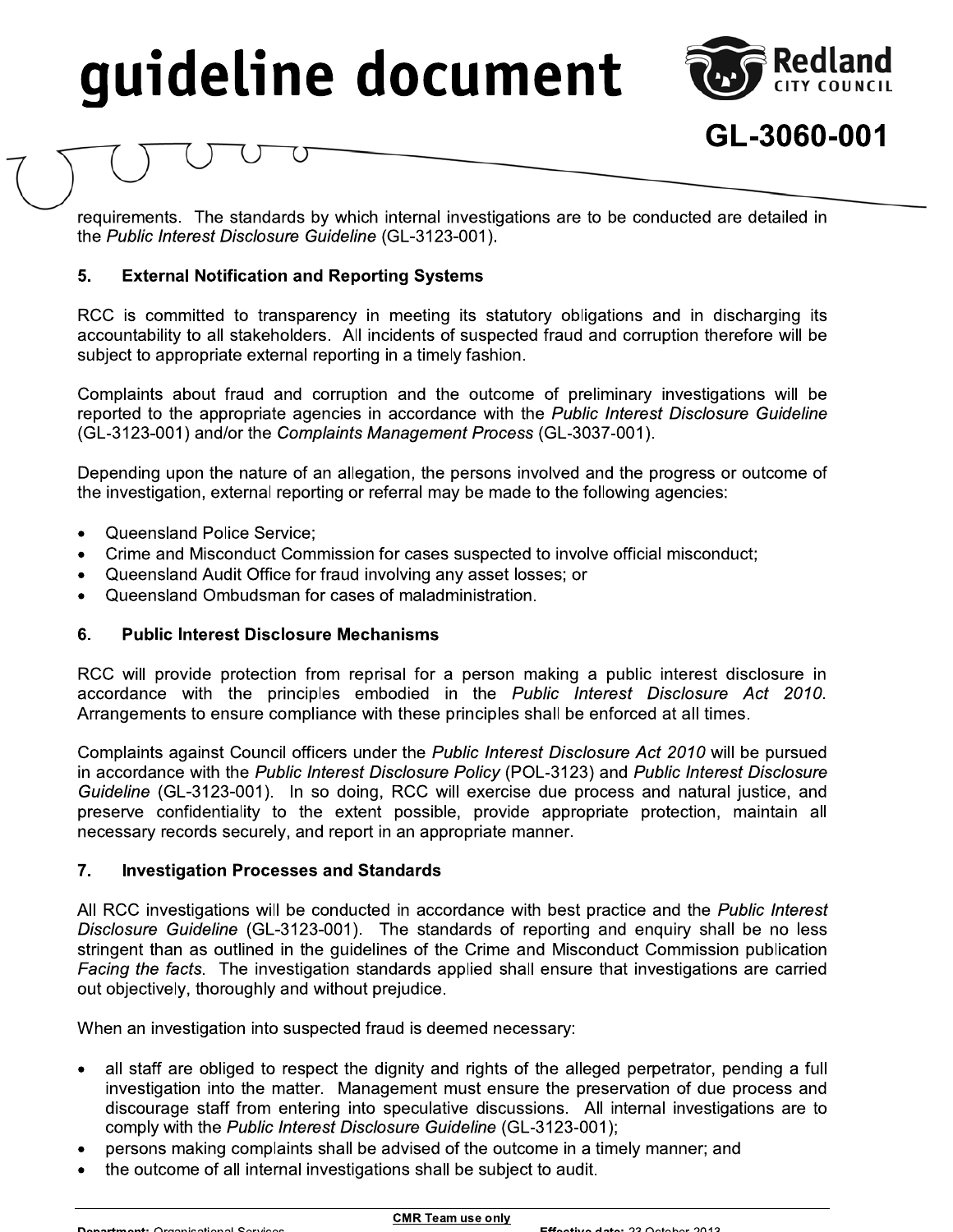

GL-3060-001

#### 8. **Employee Code of Conduct and Implications of Non-Compliance**

Implementation of the Fraud and Corruption Prevention Framework will be based on the standards outlined in the Employee Code of Conduct (POL-0716). This provides guidance on the standards of behaviour expected of all employees and others associated in any significant way with RCC.

The fundamental principles contained in the Employee Code of Conduct are modelled on the Public Sector Ethics Act 1994 and the following four ethical principles:

- Integrity and Impartiality
- Promoting the Public Good
- Commitment to the System of Government
- Accountability and Transparency

The Employee Code of Conduct does not cover all eventualities. To assist in the resolution of more complex ethical and fraud-related issues, RCC officers should seek the advice of their supervisors and more senior management where necessary.

The Head of Human Resources will conduct a review of the Code of Conduct at least once every three years to ensure its continued relevance. In addition, the Executive Leadership Group will review the need to develop any other related policies and procedures or staff awareness and development of training and materials.

Council is committed to the prevention of fraud and corruption and investigating all suspected incidents. Fraudulent or corrupt activities will not be tolerated. An investigation finding of fraud or corruption will result in disciplinary action and/or prosecution by the Queensland Police Service, which may lead to offenders being dismissed from Council.

Under the Crime and Misconduct Act 2001, the Chief Executive Officer must refer suspected official misconduct such as fraud or corruption to the Crime and Misconduct Commission.

#### 9. **Staff Awareness and Training Programs**

RCC acknowledges the primary role of staff in the prevention of fraud and corruption. To foster an appropriate fraud and corruption resistant culture, RCC will implement a comprehensive and ongoing fraud awareness program and adopt transparent and participative management practices that empower staff in their operational roles.

There will be sharing of information and suitable induction training to enhance fraud and corruption resistance. Awareness of the available reporting mechanisms and whistleblower support will be further reinforced through structured training and development programs and other means of communication on a regular basis.

The Employee Code of Conduct and other key policy documents will be broadcast widely to relevant stakeholders by a variety of means including:

- commentaries and articles within various publications and newsletters;
- posting of information on the RCC intranet for internal reference;
- providing copies of the Employee Code of Conduct to prospective staff members;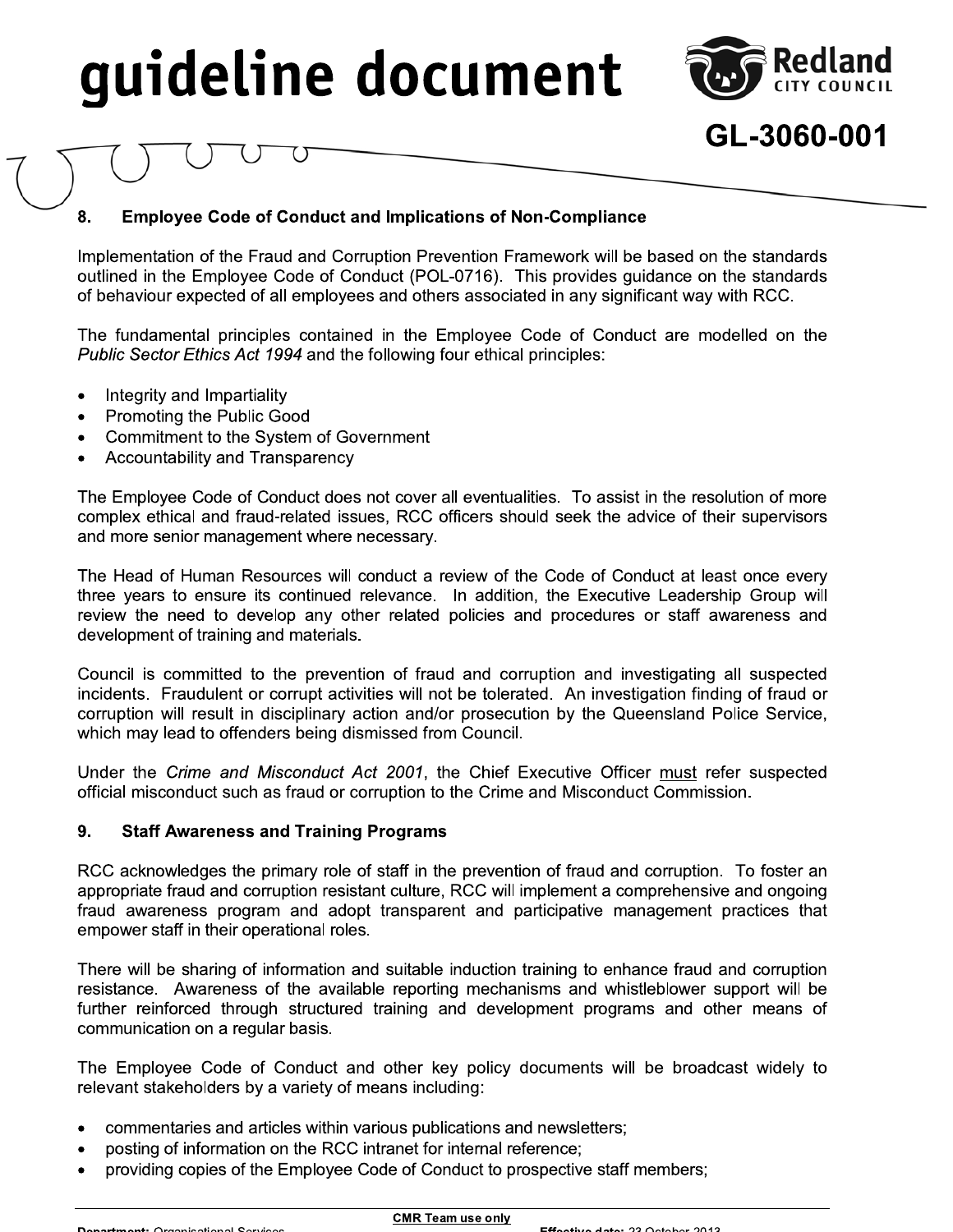

GL-3060-001

- briefing and induction training on the Code for all new staff and associates;
- making the Code accessible in the library and public areas of RCC;
- displaying suitable notices about the Code throughout the workplace;
- informing clients, contractors and service providers about the Code and requiring that they conduct business in accordance with its principles;
- including probity compliance declarations within contract documents; and
- placing links to the Employee Code of Conduct on RCC's web site.

The Executive Leadership Group in consultation with the Head of Human Resources will identify available training options and make recommendations on the strategy that achieves the most effective fraud and corruption awareness regime. This strategy may include, but is not restricted to:

- articulating appropriate ethical standards for the workplace, including the Employee Code of Conduct and related policies and procedures;
- recommending ways of developing understanding of best practices and system controls;
- developing suitable mechanisms that recognise and highlight the importance of staff contributions to fraud and corruption control;
- informing staff of the importance of recognising and responding to misconduct and the available mechanisms for public interest disclosures;
- implementing best practice approaches to fraud and corruption prevention;
- establishing mechanisms to identify and detect specific types of fraud or corruption; and
- developing and distributing materials to enhance fraud awareness.

Training programs will be provided for full-time officers of RCC and also, where appropriate, for those persons having a significant role and/or continuing association with RCC, including consultants, part-time staff, agents, certifiers, associates and volunteers.

Training programs will include guidelines on the identification of risk and the 'red flag' indicators of potential fraud and corruption. Training needs and resources will be developed through analysis of:

- regular risk reviews, business unit risk analysis, activity reports and individual business plans;  $\bullet$
- reviews of reported incidents and investigation outcomes; and
- outcomes of focus groups to determine staff attitudes and practices.

All new staff will attend induction training where they will be advised of Council's standards of ethical behaviour for the workplace. Staff will be required to undertake mandatory training and refresher training courses specifically designed with relevant local government scenario examples and RCC's policies and procedures. The Head of Human Resources, in consultation with the Executive Leadership Group and relevant managers, will be responsible for the development and delivery of staff training in areas such as:

- **Employee Code of Code**
- Requests by Councillors for Assistance or Information
- **Procurement and Ethical Business Practices**
- **Drugs and Alcohol**
- **Ethics Awareness**
- **Conflict Resolution**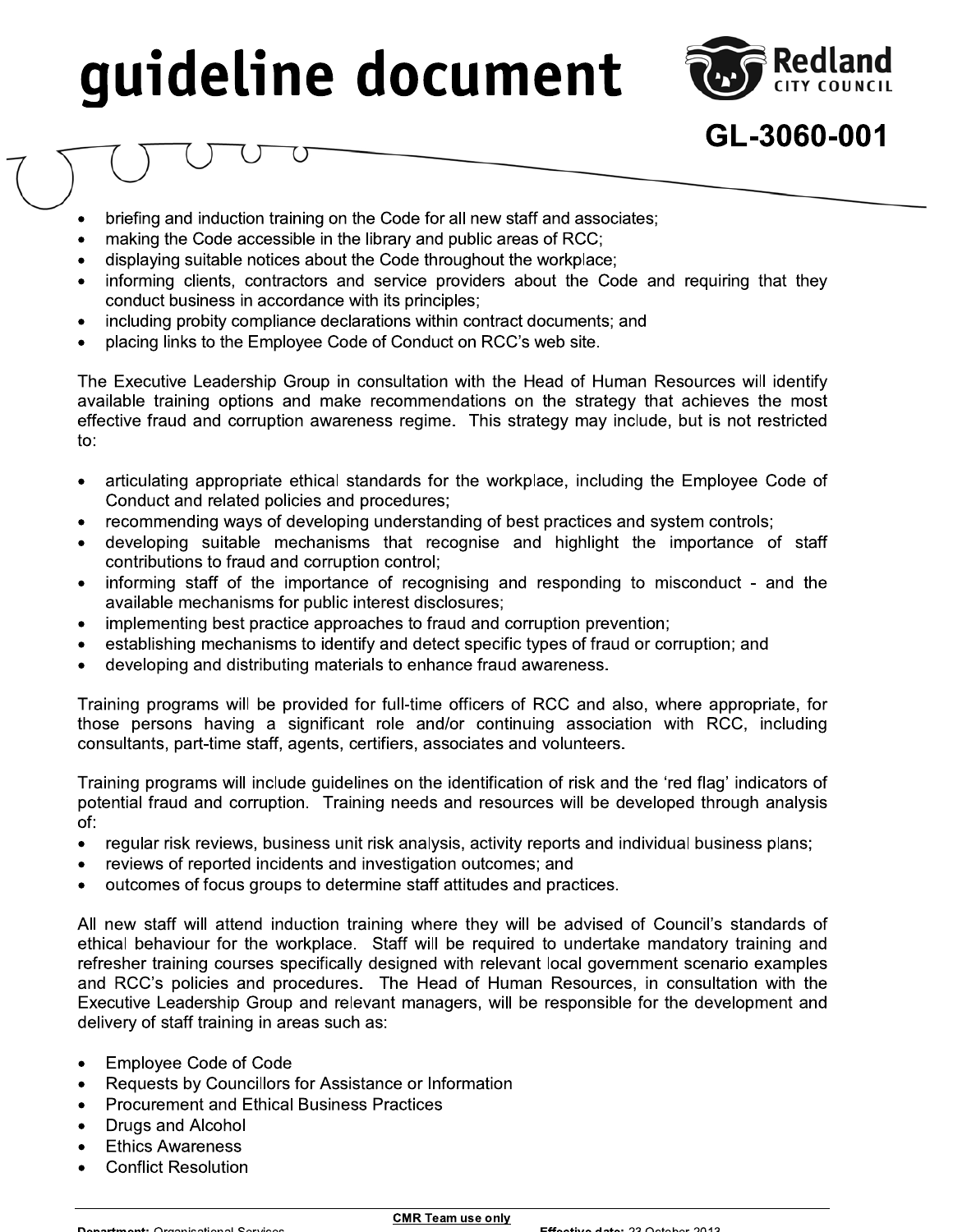

GL-3060-001

- **Sexual Harassment Prevention**
- Performance Counselling and Discipline

General Counsel, in consultation with the Executive Leadership Group and relevant managers, will be responsible for the development and delivery of staff training in areas such as:

- **Complaints Management Process**
- **Public Interest Disclosures**
- **Conduct and Performance of Councillors**

#### **Stakeholder and Community Awareness Programs**  $10<sub>1</sub>$

RCC will communicate its values widely to ensure community awareness of RCC's expected standards of corporate and staff behaviour. These extension programs shall include both general and more specific programs targeting particular stakeholder groups such as suppliers, contractors and special interest groups.

The external communication programs will demonstrate the integrity of RCC and its commitment to high standards of probity in all its dealings, including its zero tolerance of fraud and corruption. RCC will report on the measures taken to realise its fraud and corruption prevention goals at least annually through the Annual Report.

### **RCC Reference Documents**

Employee Code of Conduct (POL-0716) Public Interest Disclosure Policy (POL-3123) Public Interest Disclosure Guideline (GL-3123-001) Enterprise Risk Management Policy (POL-2701) **Enterprise Risk Management Framework** Complaints Management Process Policy (POL-3037) Complaints Management Process Guideline (GL-3037-001) Conduct and Performance of Councillors Policy (POL-3096) Conduct and Performance of Councillors Guideline (GL-3096-001) Acceptable Requests Guideline - Requests by Councillors for Assistance or Information (GL-3125- $002)$ Drugs and Alcohol Guideline (GL-3040-043) Workplace Investigations (GL-2127-017)

#### **Associated Documents**

**Local Government Act 2009 Local Government Requlation 2012 Public Sector Ethics Act 1994 Public Interest Disclosure Act 2010** Crime and Misconduct Act 2001 Criminal Code Act 1899 Australia/New Zealand Standard AS/NZS ISO 31000:2009 - Risk Management - Principles and **Guidelines** Australian Standard, AS 8000-2003 - Good Governance Principles Australian Standard, AS 8001-2008 - Fraud and Corruption Control